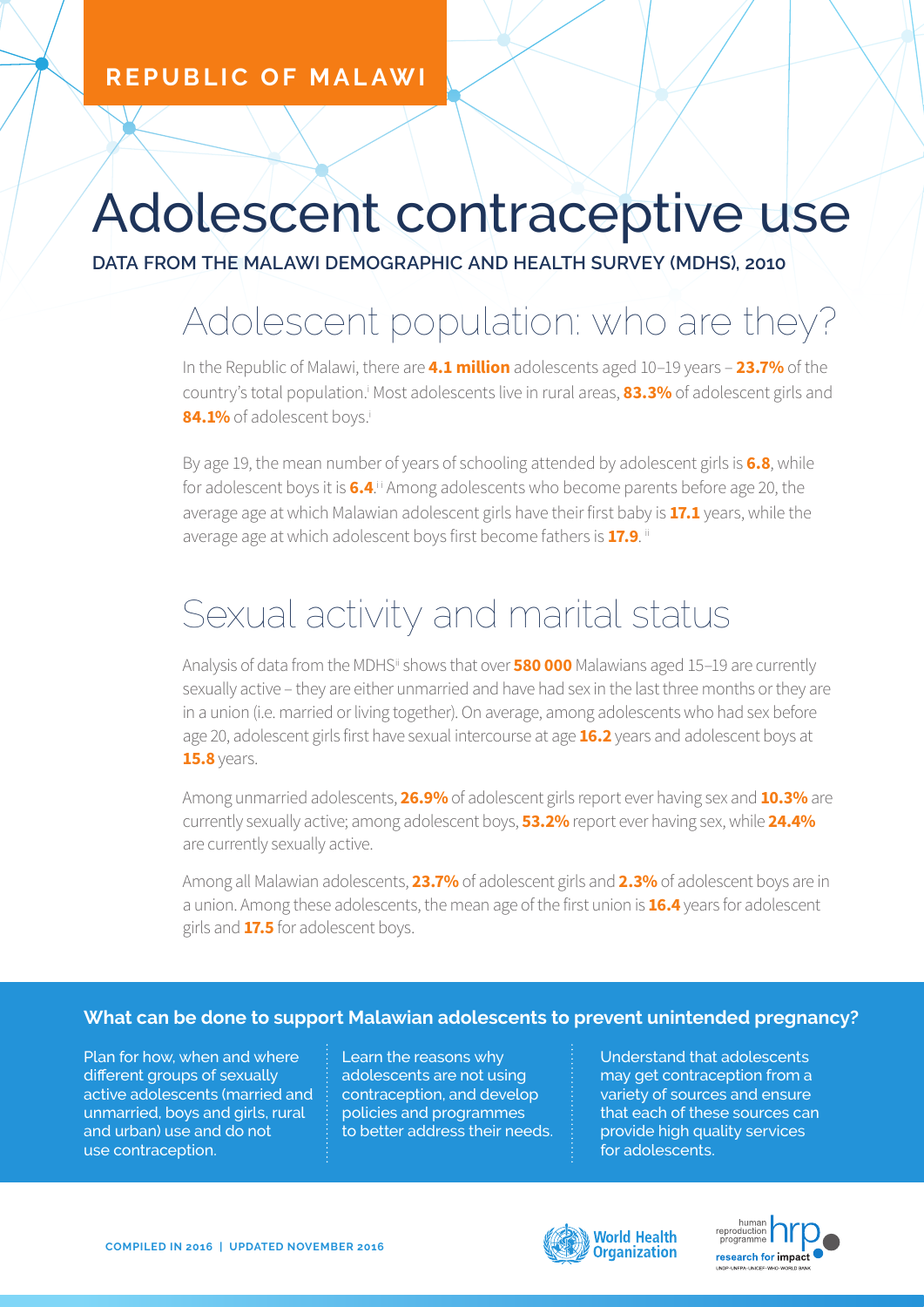### Contraceptive use and non-use among adolescent girls

#### **Unmarried, sexually active**

According to MDHS<sup>ii</sup> analyses, **68.8%** of unmarried, sexually active adolescent girls report not wanting a child in the next two years, yet only **37.0%** of them are currently using any method to prevent pregnancy. The main reasons these adolescents report for not using a contraceptive method include:

- **not married (58.7%)**
- **infrequent sex (16.8%)**
- **fear of side-effects or health concerns (13.4%)**

Among all unmarried, sexually active adolescent girls aged 15–19, **73.9%** are not using a method of contraception. Male condoms and injectable contraceptives are the most common modern methods used (**19.9%** and **4.9%** of these adolescent girls, respectively). Withdrawal or periodic abstinence, traditional methods, are used by **1.2%** (see Figure 1).



**LISTED FROM LEAST EFFECTIVE TO MOST EFFECTIVE** Source: analysis of MDHS 2010<sup>ii</sup>

**FIGURE 2. Use and non-use of contraception: adolescent girls in union, aged 15–19 years (%)**

Unmarried, sexually active adolescents who are using a modern method most often get it from a **shop (51.9%)** or a **government facility (34.3%)**.

73.9

#### **In union**

According to MDHSii analyses, **54.5%** of adolescent girls in a union report not wanting a child in the next two years, yet only **35.7%** of them are currently using any method to prevent pregnancy. The main reasons these adolescents report for not using a contraceptive method include:

- **breastfeeding (40.2%)**
- **not having sex (20.2%)**
- **menses has not returned after giving birth (11.6%)**

Among all adolescent girls in a union aged 15–19, **71.2%** are not using a method of contraception. Injectable contraceptives are the most common modern method used (**21.4%** of these adolescent girls), and **2.8%** are using condoms. Implants, one of the most effective methods, are used by **0.4%**. A small proportion (**2.0%**) are using withdrawal, a traditional method (see Figure 2).

 $\bullet$  Not using **·** Withdrawal Female condom Male condom  $\bullet$  Pill  $\bullet$  Injectable contraceptives **Implants** 21.4  $0.4$ 2.8 2.0 1.6

Source: analysis of MDHS 2010<sup>ii</sup>

0.2

**LISTED FROM LEAST EFFECTIVE TO MOST EFFECTIVE**

71.2

Adolescents in a union who are using a modern method most often get it from a **government facility (81.3%)** or a **private facility (14.1%)**.

#### **LEARN MORE AT** who.int/reproductivehealth/adol-contraceptive-use

i Urban and rural population by age and sex, 1980–2015 [online database]. New York (USA): United Nations Department of Economic and Social Affairs, Population Division; 2014 (https://esa. un.org/unpd/popdev/urpas/urpas2014.aspx, accessed 4 November 2016). # National Statistical Office [Malawi], ICF International. Malawi Demographic and Health Survey 2010 [Datasets]. MWIR61.DTA and MWMR61.DTA. Calverton (MD):

ICF International; 2011 (http://dhsprogram.com/data/dataset/Malawi\_Standard-DHS\_2010.cfm?flag=0, accessed 4 November 2016).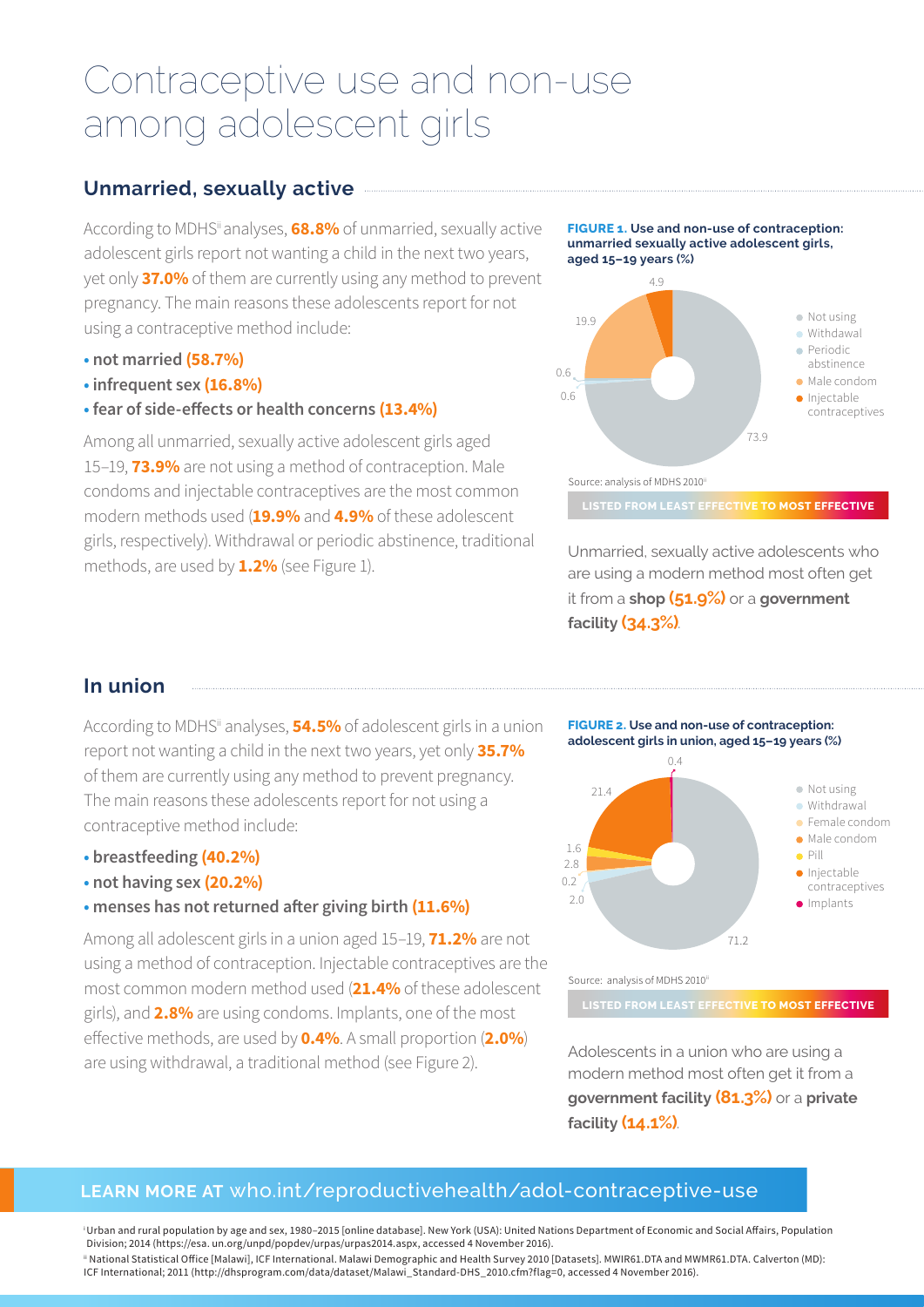### Adolescent contraceptive use

**ANALYSIS OF THE MALAWI DEMOGRAPHIC AND HEALTH SURVEY, 2010**







**LEARN MORE AT** who.int/reproductivehealth/adol-contraceptive-use

National Statistical Office [Malawi], ICF International. Malawi Demographic and Health Survey 2010 [Datasets]. MWIR61.DTA<br>and MWMR61.DTA. Calverton (MD): ICF International; 2011<br>(http://dhsprogram.com/data/dataset/Malawi

**COMPILED IN 2016 | UPDATED NOVEMBER 2016**